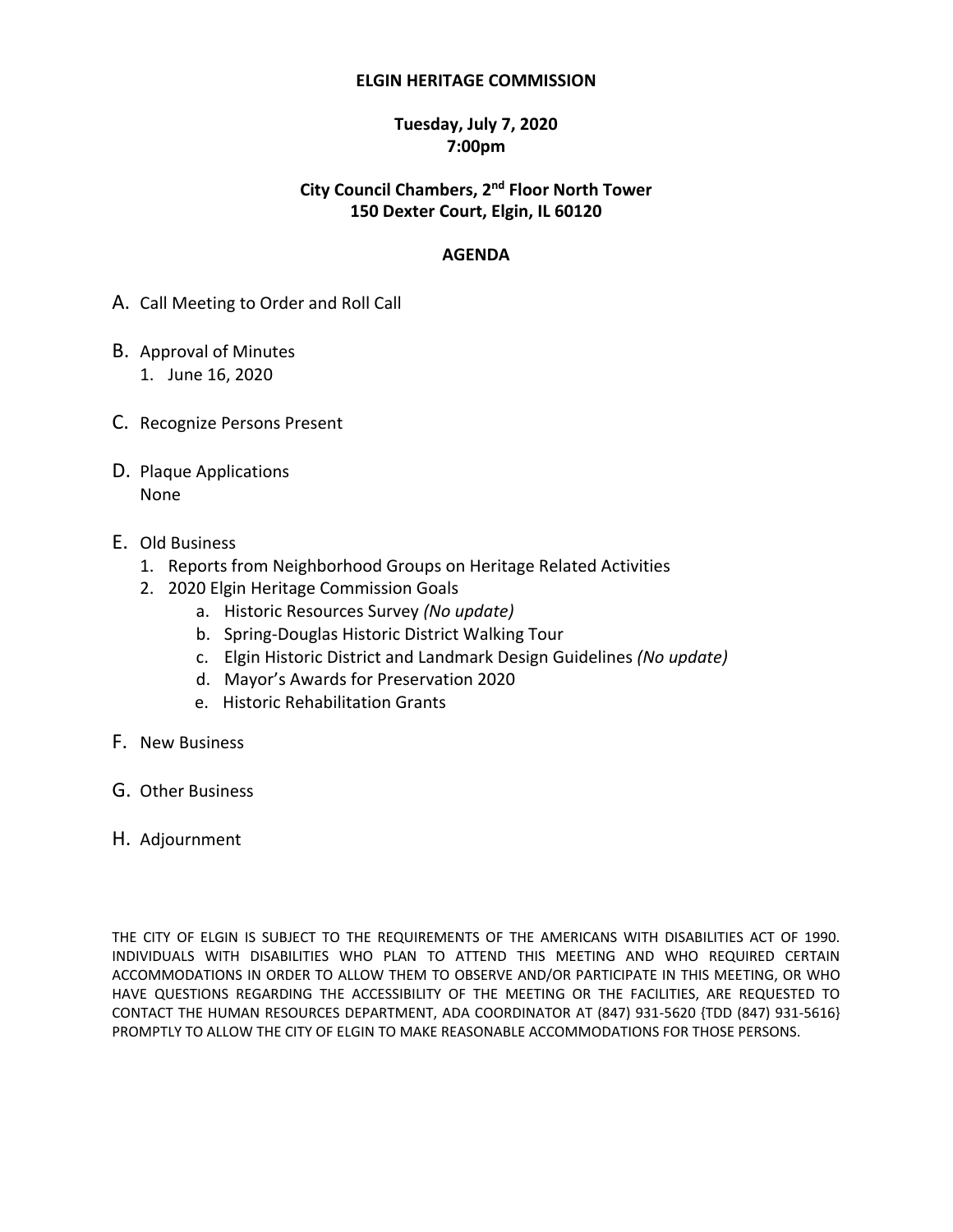# City of Elgin **Elgin Heritage Commission**  June 16, 2020

# **Proposed Minutes**

- **A.** The meeting of the Elgin Heritage Commission was called to order at 7:00 p.m. in the City Council Chambers by Chairman John Wiedmeyer.
	- 1. **Members Present**: Brian Anderson, Len Govednik, Rebecca Hunter, John Marston, John Regan (7:01), George Rowe, Scott Savel, Steve Thoren, and John Wiedmeyer
	- 2. **Members Absent**: None
	- 3. **City Staff Present**: Christen Sundquist, Historic Preservation Planner

### **B. Approval of Minutes:**

1. A motion was made by Commissioner Rowe to approve the March 3, 2020 minutes with the following corrections: E.1.A replace the word "down" with "done." The motion was seconded by Commissioner Marston.

The motion passed 8-0-1 (Govednik abstained).

**C. Recognize Persons Present**: None

#### **D. Plaque applications:**

- 1. 364 Division Street The plaque nomination received the following average scores: Historic Significance 9.43; Architectural Significance: 8.71; Current Maintenance: 9.29. A motion was made by Commissioner Anderson to approve awarding the plaque for the property with the inscription that would read A. & M. (Alfred and Mary) Church, 1887. The motion was seconded by Commissioner Govednik. The motion passed 7-0-2 (Hunter and Savel abstained).
- 2. 112-114 N. Spring Street The plaque nomination received the following average scores: Historic Significance 7.29; Architectural Significance: 6.71; Current Maintenance: 7.43.

A motion was made by Commissioner Rowe to approve awarding the plaque for the property with the inscription that would read O. D. (Oscar Dale) Mulliken, 1938. The motion was seconded by Commissioner Anderson. The motion passed 7-0-2 (Hunter and Savel abstained).

3. 377 Vincent Place – The plaque nomination received the following average scores: Historic Significance 7.5; Architectural Significance: 8.13; Current Maintenance: 8.13. A motion was made by Commissioner Savel to approve awarding the plaque for the property with the inscription that would read W. & R. (William and Rose) Schuchert, 1927.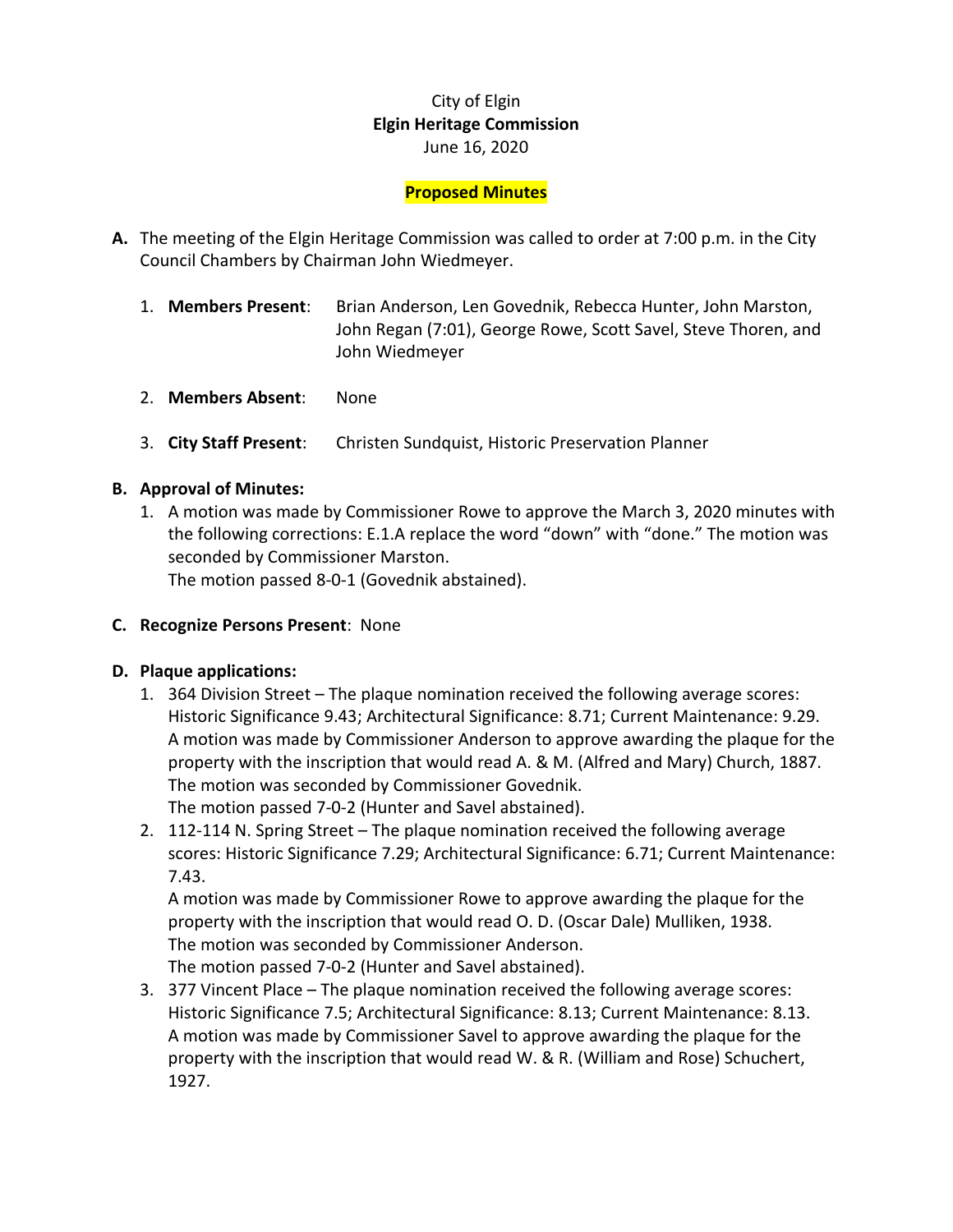The motion was seconded by Commissioner Govednik. The motion passed 8-0-1 (Hunter abstained).

4. 335 N. Commonwealth Avenue – The plaque nomination received the following average scores: Historic Significance 7.38; Architectural Significance: 7.38; Current Maintenance: 8.00.

A motion was made by Commissioner Savel to approve awarding the plaque for the property with the inscription that would read J. & M. (John and Minnie) Krause, 1932. The motion was seconded by Commissioner Anderson. The motion passed 8-0-1 (Hunter abstained).

5. 955 Wing Street – The plaque nomination received the following average scores: Historic Significance 7.75; Architectural Significance: 7.38; Current Maintenance: 8.00. A motion was made by Commissioner Rowe to approve awarding the plaque for the property with the inscription that would read E. & M. (Edward and Marion) Geister, 1954.

The motion was seconded by Commissioner Anderson. The motion passed 8-0-1 (Hunter abstained).

- 6. 120 Tennyson Court The plaque nomination received the following average scores: Historic Significance 7.00; Architectural Significance: 7.38; Current Maintenance: 7.88. A motion was made by Commissioner Savel to approve awarding the plaque for the property with the inscription that would read T. M. (Thomas M.) Dougherty, 1898. The motion was seconded by Commissioner Marston. The motion passed 8-0-1 (Hunter abstained).
- 7. *Replacement Plaques*

A motion was made by Commissioner Rowe to approve the replacements of three plaques including 384 Division Street, 363 Prairie Street and 106 N. Porter Street. The motion was seconded by Commissioner Savel. The motion passed unanimously.

# **E. Old Business**

- 1. Reports from Neighborhood Groups on Heritage Related Activities
	- a. Commissioner Rowe noted that the work at 302 W. Chicago Street (Nancy Kimball House) is progressing nicely. The electrical is almost complete, and the front door and door surround has been installed. In addition, Dan Miller has volunteered an extensive amount of time to trim out the doors and windows as well as construct an appropriate rear entrance door.
- 2. 2020 Elgin Heritage Commission Goals
	- a. Historic Resources Survey *No update.*
	- b. Spring-Douglas Historic District Walking Tour Staff stated that the walking tour was uploaded to the HistoricElgin website.
	- c. Elgin Historic District and Landmark Design Guidelines Staff is preparing to present the updated guidelines to council early fall.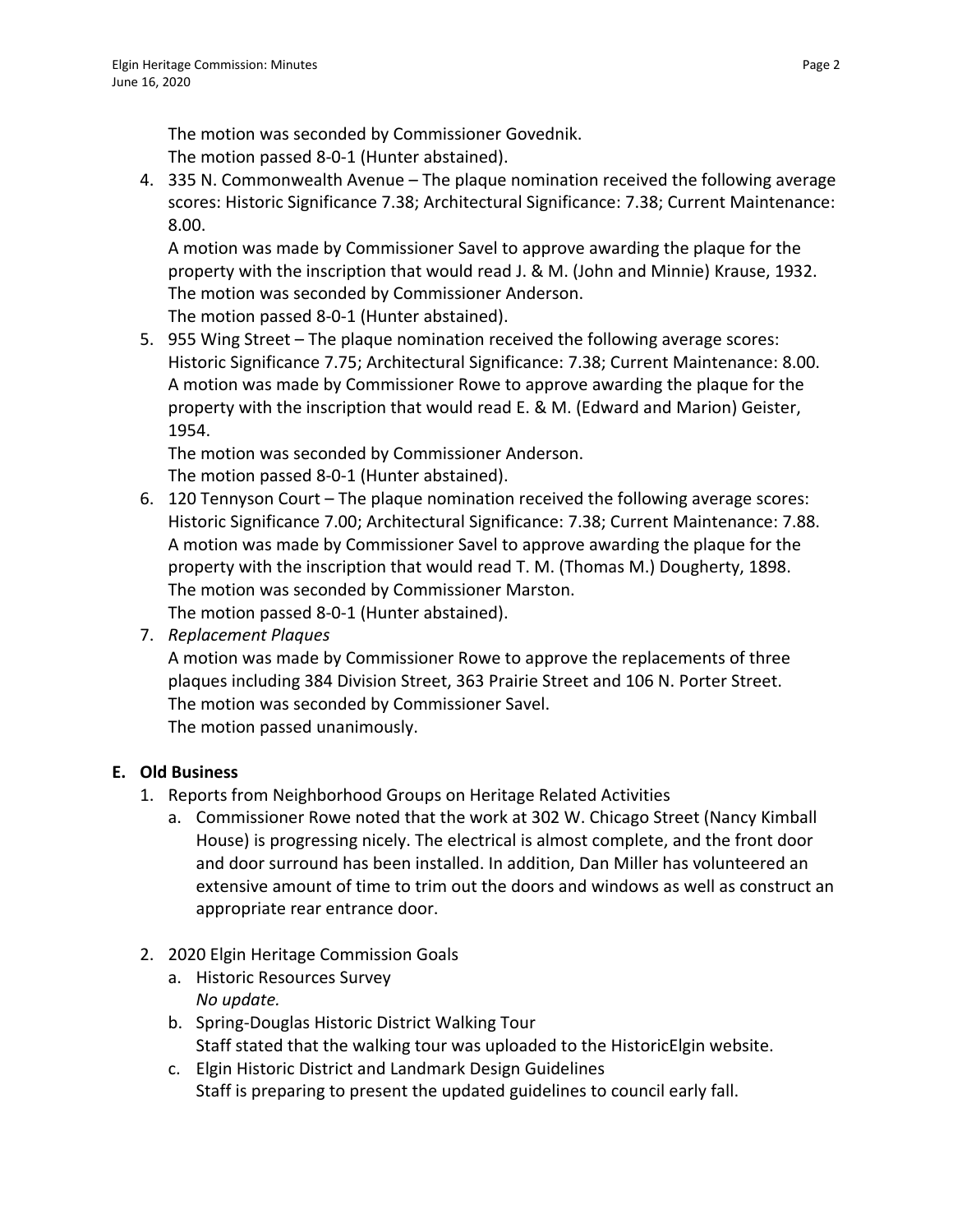- 3. Mayor's Awards for Preservation 2020
	- a. A motion was made by Commissioner Savel to untable the review of Patrick Mueller and Eric Nalepka's Mayor's Award nomination. The motion was seconded by Commissioner Hunter. The motion passed unanimously.
		- i. Patrick Mueller and Eric Nalepka For their rehabilitation of the exterior and interior of 14-16 S. Chapel Street. *A motion was made by Commissioner Regan to recommend the nomination for a general Mayor's Award. The motion was seconded by Commissioner Hunter. The motion passed unanimously.*
	- b. Re-design of Mayor's Awards Certificate Staff showed the Commission a proposed re-design of the awards certificate which modernizes the design.

*A motion was made by Commissioner Savel to approve the re-design. The motion was seconded by Commissioner Thoren. The motion passed unanimously.*

c. Staff noted that she has to look into logistics of the Mayor's Awards and what Phase 4 will allow. The Commission asked staff to see if the caterer could provide boxed food and if we are able to reschedule the event for 2021 if we are not able to host the event this year. The Commission also wanted staff to look into broadcasting the event so those who would not be allowed to come could stream the event if they wish.

# **F. New Business**

1. Adopt Chapter 3.03.130 titled "Electronic Attendance at Meetings" of the Elgin Municipal Code.

A motion was made by Commissioner Regan to adopt Chapter 3.03.130 titled "Electronic Attendance at Meetings" of the Elgin Municipal Code.

The motion was seconded by Commissioner Hunter.

The motion passed unanimously.

2. Historic Rehabilitation Grant Review

Staff noted that she is scheduling the Historic Rehabilitation Grant Review for Tuesday, June 23<sup>rd</sup> directly after the Design Review Subcommittee meeting. She asked if the Heritage Commission members are available to please attend and be a part of the grant review.

# **G. Other Business**

None

# **H. Adjournment**